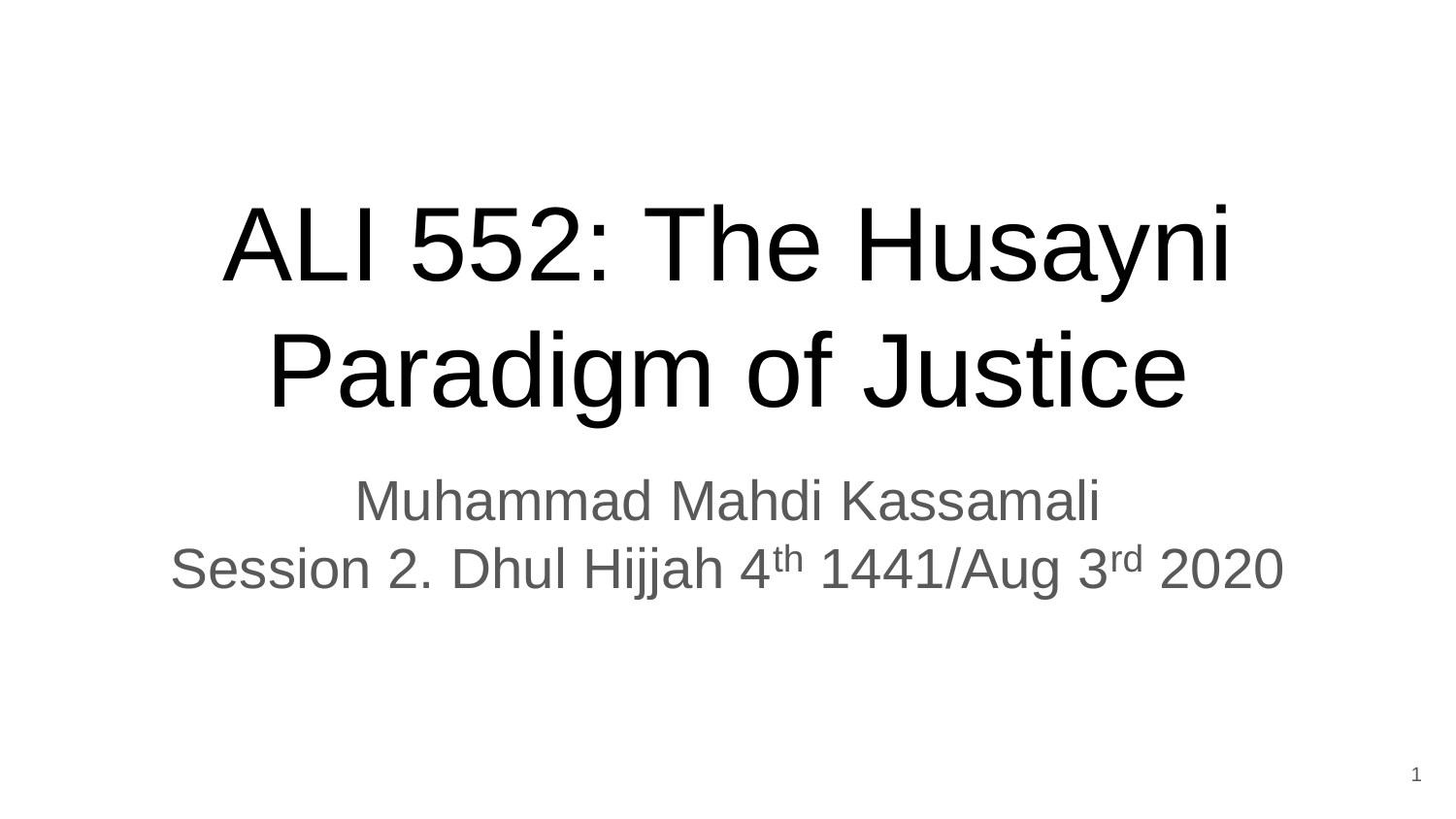# Lessons from Last Week

All the Imams continued moving the society towards the same goal

Four different periods

Silence and Cooperation (Imam Ali 'a)

In Power (Imam Ali and Imam al-Hasan 'a)

Planning for the Short Term (Imams al-Hasanain 'a)

Planning for the Long Term (Imam al-Sajjad 'a onwards)

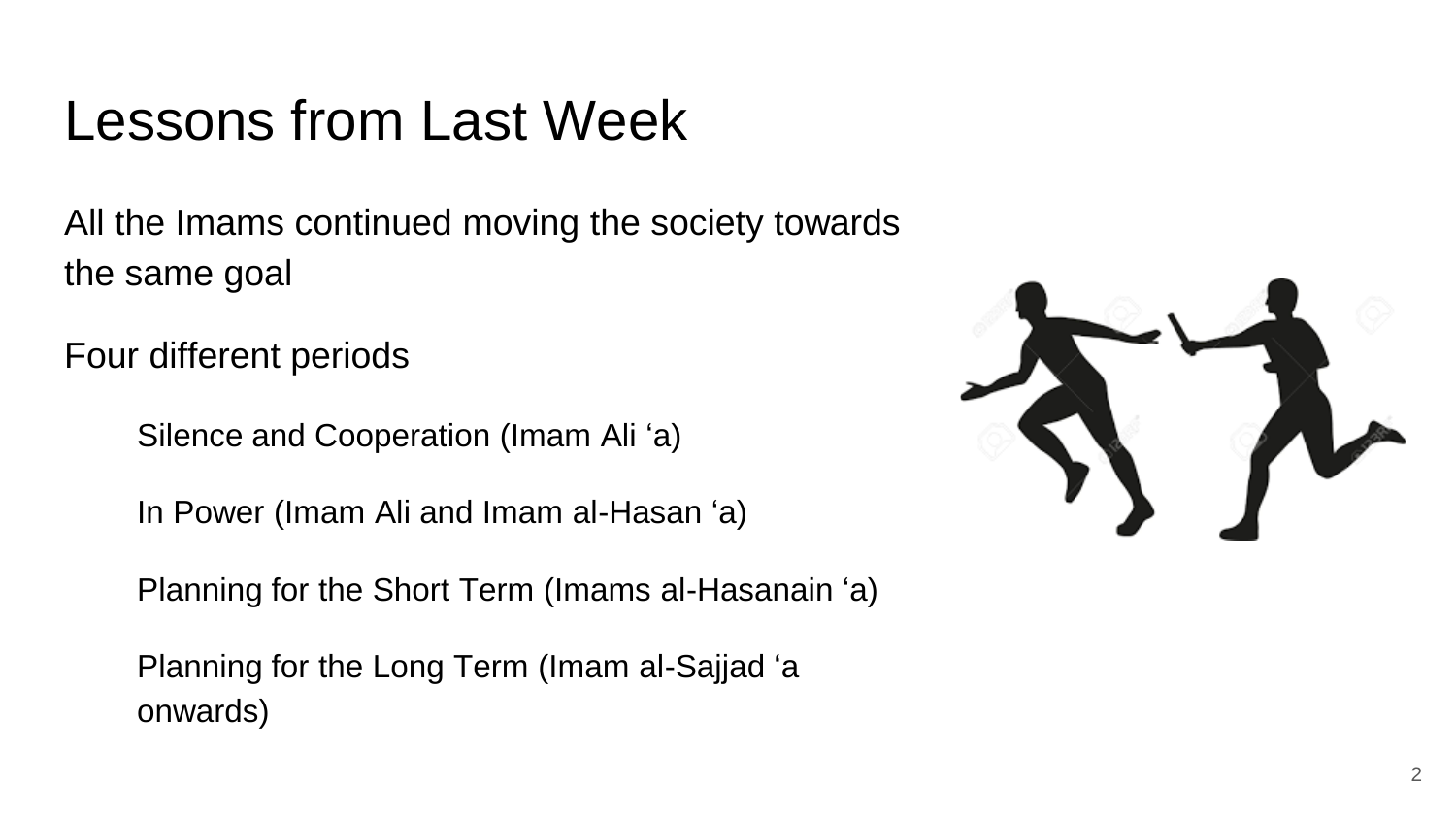# An Opportunity is Presented

For 20 years Imams al-Hasan and al-Husayn were preparing

With the death of Mu'awiyyah a golden opportunity is presented. Not guaranteed.

. . إِنَّا أَهْلُ بَيّتِ النُّبُوَّةِ وَ مَعُلِنُ الَرِّسَالَةِ وَ مُخْتَلَفُ الُمَلَارَّكِكَةِ وَ بِنَا فَتَحَ اللَّهُ وَ بِنَا خَتَمَ اللَّهُ وَ يَزِيدُ رَجُلُ فَاسِقُ
$$
\frac{1}{2} \int_{-\infty}^{\infty} \frac{1}{2} \int_{-\infty}^{\infty} \frac{1}{2} \left[ \int_{-\infty}^{\infty} \frac{1}{2} \left( \int_{-\infty}^{\infty} \frac{1}{2} \left( \int_{-\infty}^{\infty} \frac{1}{2} \left( \int_{-\infty}^{\infty} \frac{1}{2} \right) \right) \left( \int_{-\infty}^{\infty} \frac{1}{2} \left( \int_{-\infty}^{\infty} \frac{1}{2} \left( \int_{-\infty}^{\infty} \frac{1}{2} \right) \right) \left( \int_{-\infty}^{\infty} \frac{1}{2} \left( \int_{-\infty}^{\infty} \frac{1}{2} \left( \int_{-\infty}^{\infty} \frac{1}{2} \right) \right) \left( \int_{-\infty}^{\infty} \frac{1}{2} \left( \int_{-\infty}^{\infty} \frac{1}{2} \left( \int_{-\infty}^{\infty} \frac{1}{2} \right) \right) \left( \int_{-\infty}^{\infty} \frac{1}{2} \left( \int_{-\infty}^{\infty} \frac{1}{2} \left( \int_{-\infty}^{\infty} \frac{1}{2} \right) \right) \left( \int_{-\infty}^{\infty} \frac{1}{2} \left( \int_{-\infty}^{\infty} \frac{1}{2} \right) \right) \left( \int_{-\infty}^{\infty} \frac{1}{2} \left( \int_{-\infty}^{\infty} \frac{1}{2} \left( \int_{-\infty}^{\infty} \frac{1}{2} \right) \right) \left( \int_{-\infty}^{\infty} \frac{1}{2} \left( \int_{-\infty}^{\infty} \frac{1}{2} \left( \int_{-\infty}^{\infty} \frac{1}{2} \right) \right) \
$$

*We are the family of Prophethood, the treasure-trove from which came the Messenger, the passageway of the angels. Allah initiated through us and concluded with us. While Yazid is a debauchee, a drunkard, a murderer, who openly sins. A man like me cannot give allegiance to one like him.*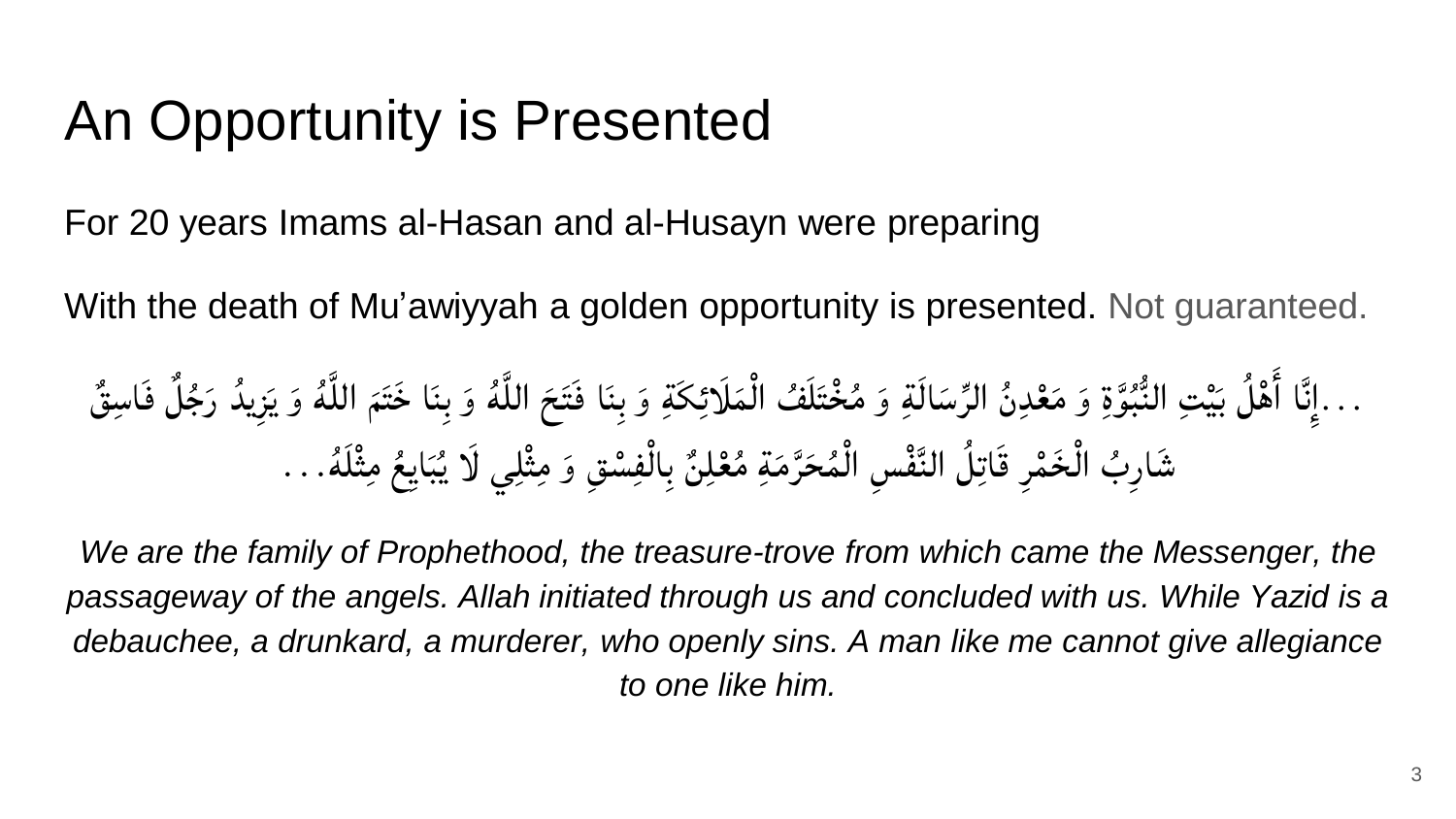### Imam's Letter to Muhammad al-Hanafiyyah

As he was leaving Madinah he wrote a will and left it with his brother

...وَ أَنِّي لَمْ أَخْرُجْ أَشِراً وَ لَا بَطِراً وَ لَا مُفْسِداً وَ لَا ظَالِماً وَ إِنَّمَا خَرَجْتُ ِّزِ َ إ ّة<br>♦ ءَ<br>| َ إ َ ب َ  $\lambda$ ِّبَّ لِطَلَبِ الْإِصْلَاحِ فِي أُمَّةِ جَدِّي ص أُرِيدُ أَنْ آمُرَ بِالْمَعْرُوفِ وَ أَنْهَى عَنِ الْمُنْكَرِ ن<br>پر أأ ر<br>ل š<br>| إ ءَ<br>ا  $\lambda$ ×<br>لا نْ أ ×<br>م َ وَ أُسِيرَ بِسِيرَةِ جَدِّي وَ أَبِي عَلِيٍّ بْنِ أَبِي طَالِبٍ عِ …. بَح<br>|<br>| َ ِّ ِ<br>ب َ َ إ ِّ نم<br>|<br>|



*I have not risen in a wild and reckless manner, nor to cause mischief nor out of oppression. But rather I have rose up to reform the ummah of my Grandfather (s) and I desire to enjoin good and forbid evil, and I follow in the footsteps of my grandfather and my father Ali bin Abi Talib (a.s.).* <sup>4</sup>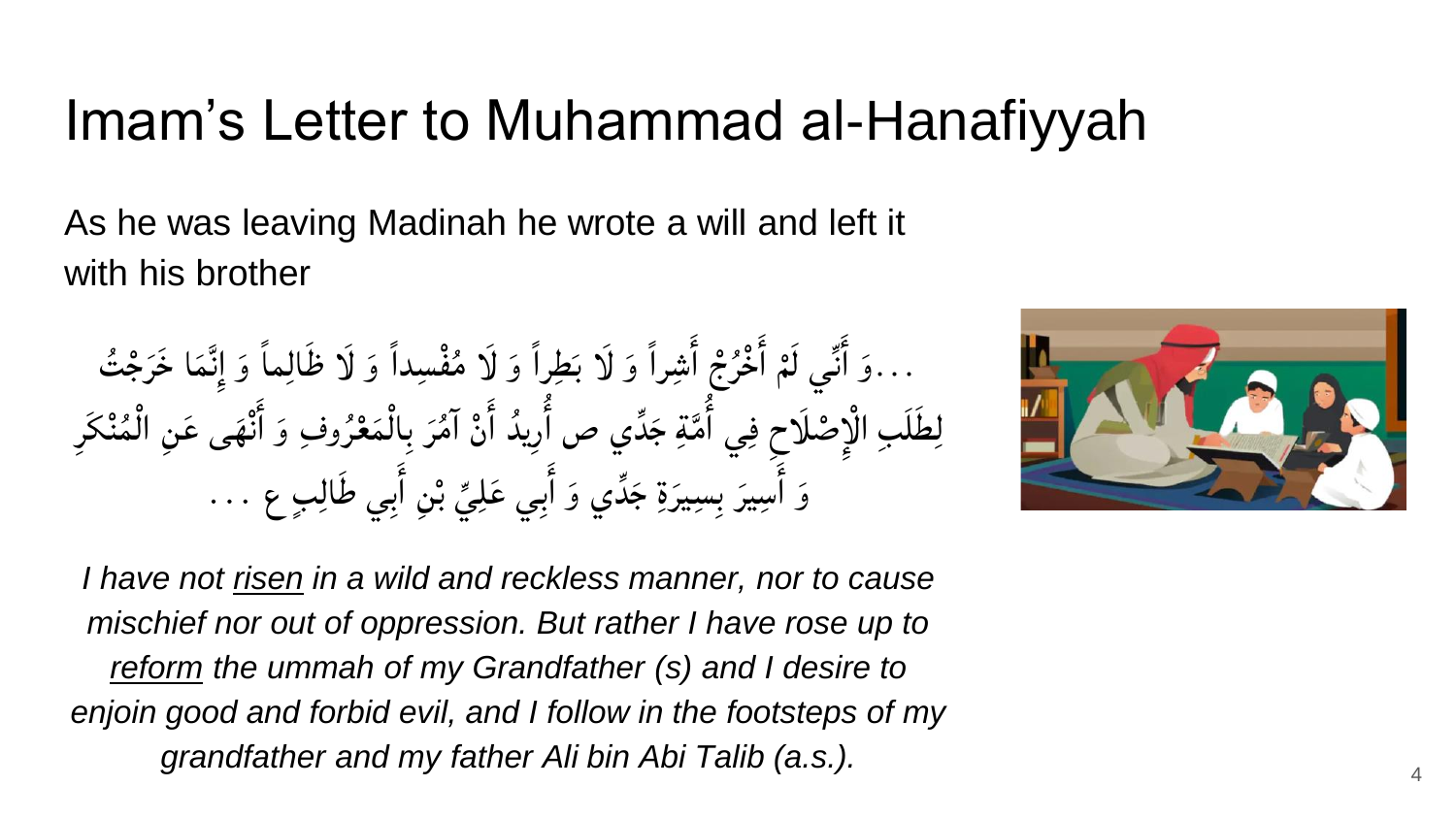### Letter of the Elite Shi'ah of Kufah, to Imam

From eminent companions such as Zuhayr bin Qayn, Hani bin 'Urwah and Sulayman bin Surad,

*Praise be to Allah Who has destroyed your obstinate enemy. The one (referred to Mu'awiyah) who had leapt upon the ummah and snatched their affairs into his own hands and usurped their war-booty and seized control of them without their consent. Then he killed the virtuous and spared the wicked ones. And he made the wealth of Allah rotate among the tyrants and the wealthy people. So woe upon him and may he be destroyed as (the people of) Thamood were destroyed! Verily, we have no Imam over us. We request you to come to us so that Allah may unite us upon the truth. Nu'man bin Basheer is in the palace, we do not gather with him on Friday, nor do we go* to him on the day of Eid. If we learn that you are coming to us, we shall drive him out *from here until we make him go all the way to Syria.*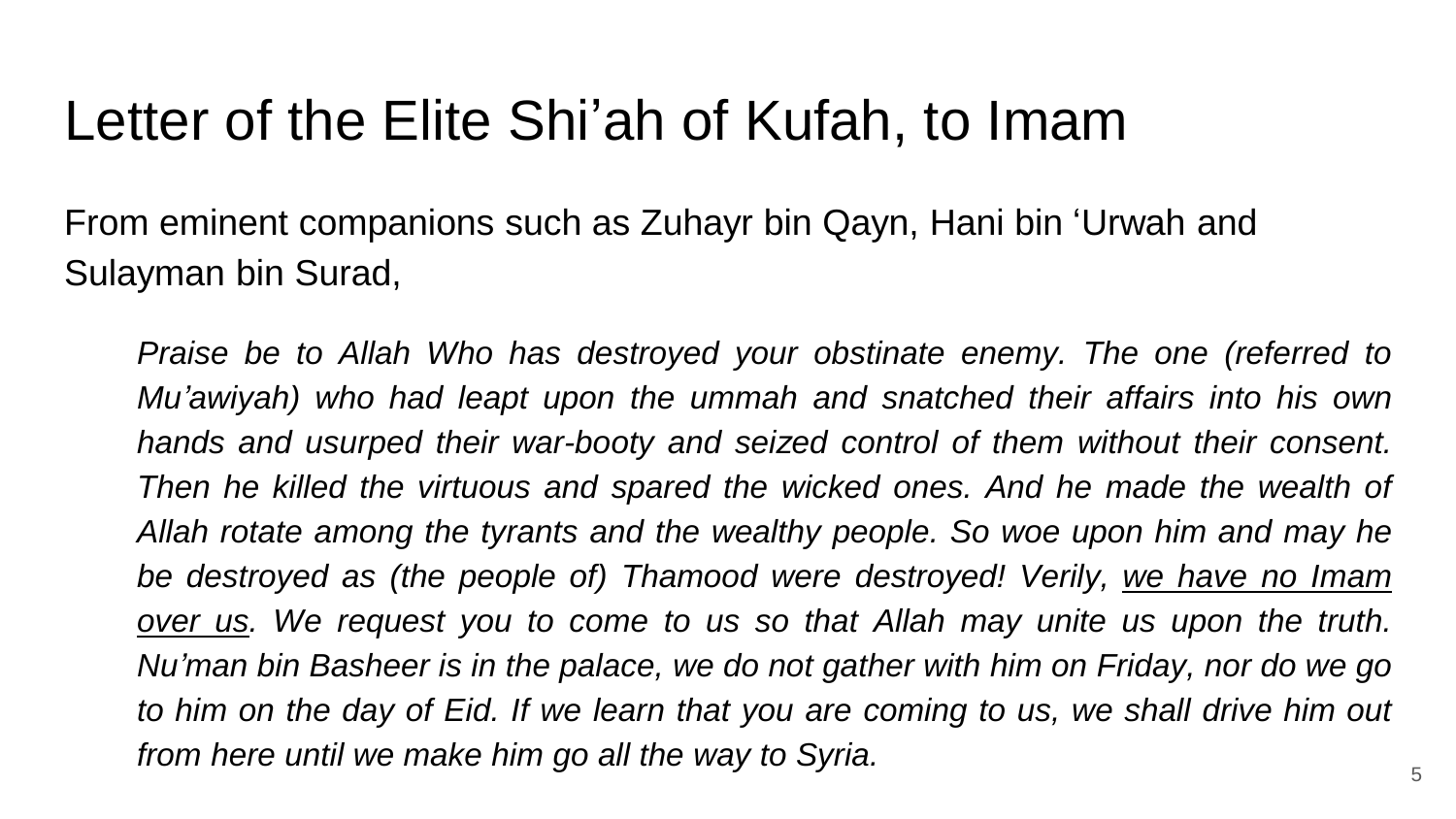### Letter to the People of Kufah

In his letter when he sent Muslim bin 'Aqil to Kufah, he said at the end of a letter he sent with Muslim,

َ ْم ... ِري َ فَلَع ا م ام َ م ِ ا َّ ل إلْا ِإ َ إْل ا ِب َحا ِكم ِباْل ِكت ْس ِط إْل َقائِم ن ِباْلِق دإئ ي ِن ِ ق ِب ِد إلَّ ِّ َح س إْل َحاِب ه إْل َك َع نَْف لَى َس َذلِ ل ِه لِ َّ َّسلَام إل َ و

*...I swear by my life, an Imam is only one who governs in accordance to the Book of Allah, and establishes justice, and adheres to the True Religion and exclusively dedicates himself to that for the sake of Allah. Greetings.*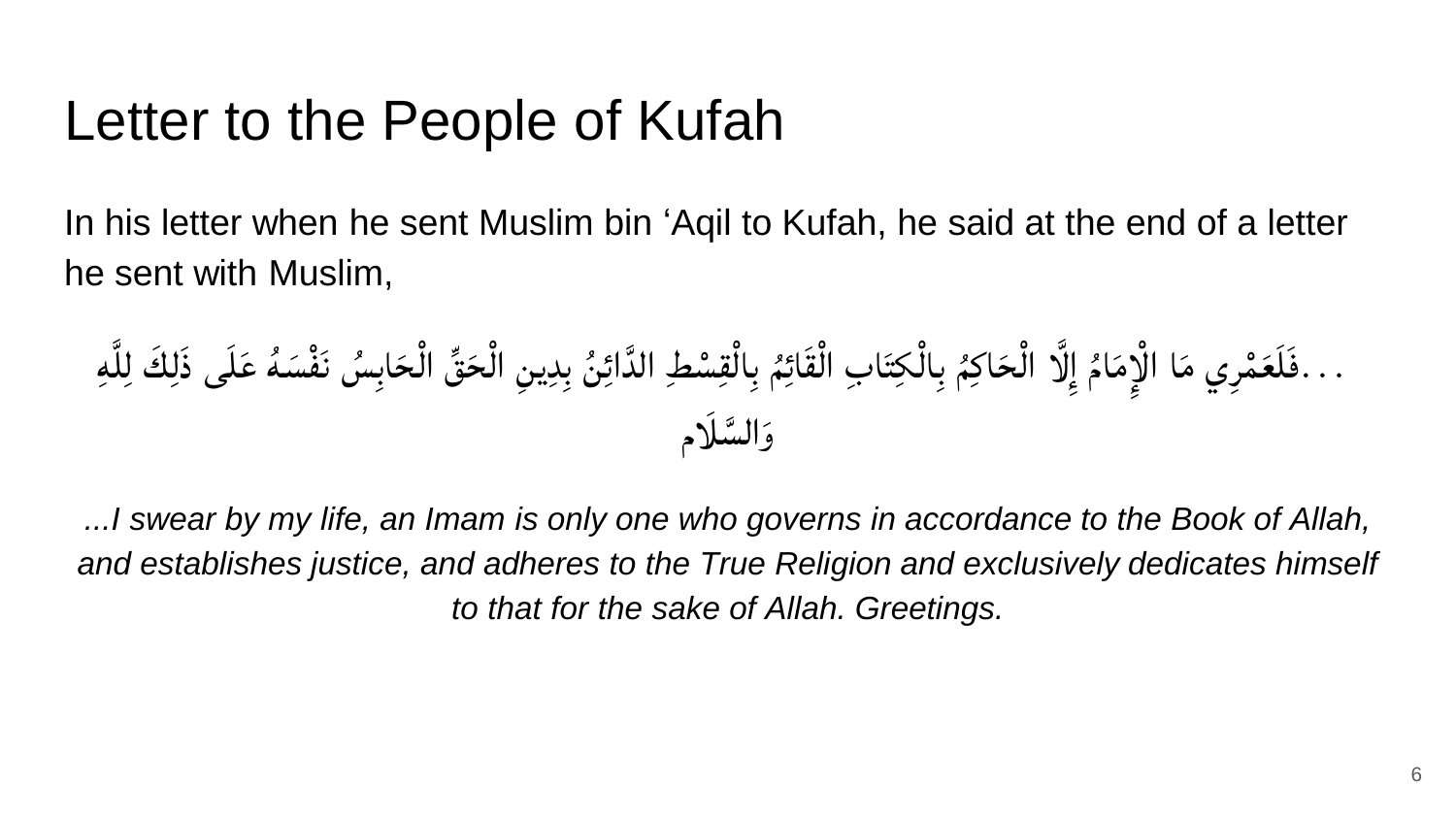#### His Letter to the Noblemen of Basrah

...وَ قَدْ بَعَثْتُ رَسُوْلِيْ إِلَيْكُمْ بِهَذَا الكِتَابِ وَ أَنَا أَدْعُوكُمْ إِلَى كِتَابِ اللَّهِ وَ سُنَّةِ نَبِيِّهِ ص فَإِنَّ السُّنَّةَ قَدْ أَمِيتَتْ وَ أأ أ ن<br>نا اِ ِ<br>ِ ن<br>أ بر<br>پ ا<br>ا  $\ddot{\bullet}$ ×<br>ع َ إ أ َ إ أ ە<br>∙ ۠<br>؞ َل ل بر<br>مە  $\frac{1}{2}$ إِنَّ البِدْعَةَ قَدْ أَحْيِيَتْ وَ إِنْ تَسْمَعُوْا قَوْلِيْ وَ تُطِيعُوا أَمْرِي أَهْدِكُمْ سَبِيلَ الرَّشاد ... ້ $\ddot{\cdot}$ إ أأ إ َ تَ ់<br>š بر<br>نہ بو<br>ت ءَ<br>ا ¤ْ **ّ** َ

*… and verily I have sent my messenger to you with this message and I invite you to the Book of Allah and to the tradition of His Prophet (s), for indeed the sunnah has been destroyed and innovations have crept up. Hence if you pay heed to my words and obey my command, then I shall guide you to the Righteous path.*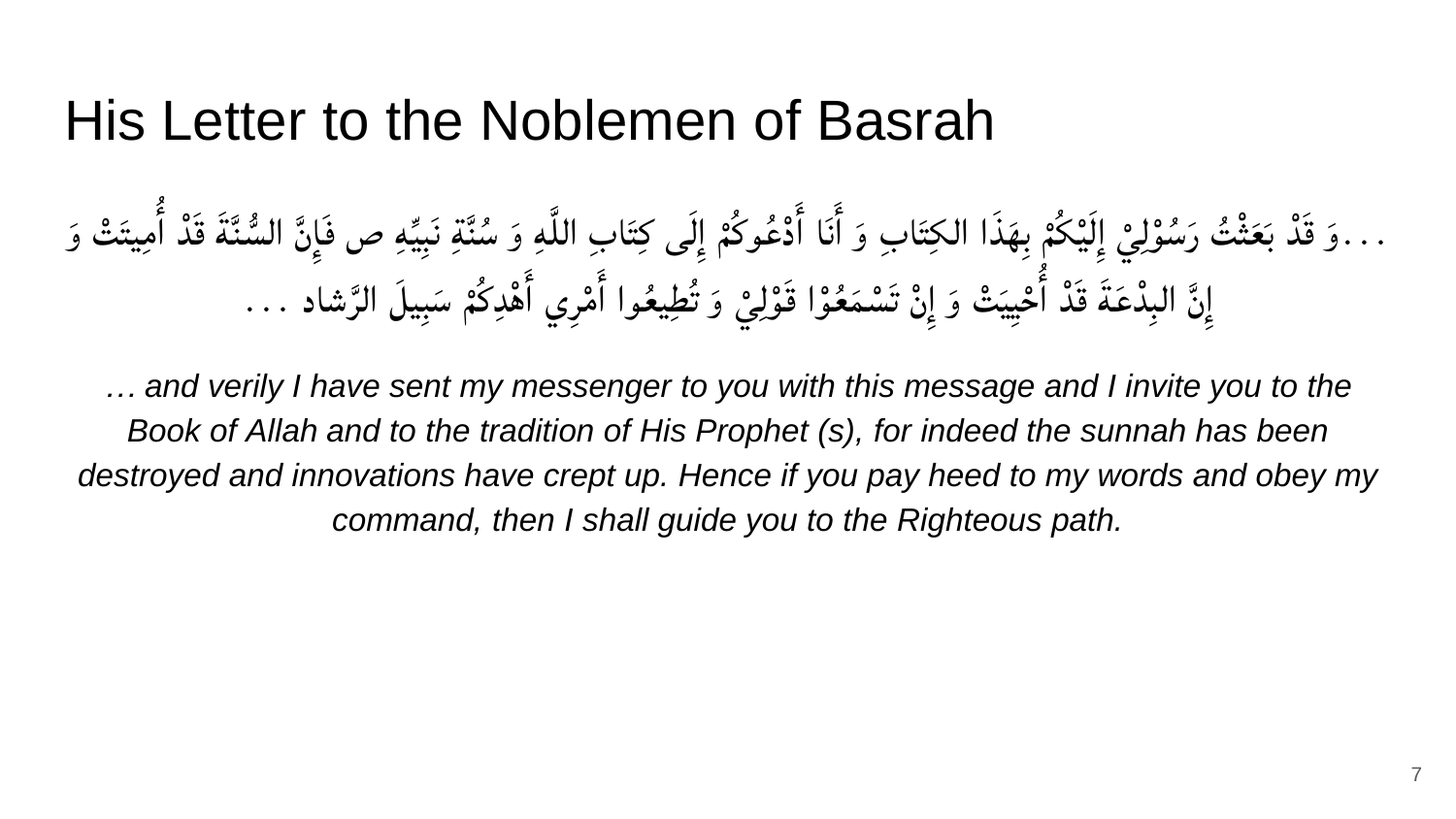#### Conversation between Muslim and Ibn Ziyad

فَقَالَ ابْنُ زِيَادٍ أَخْبِرْنِي يَا مُسْلِمُ بِمَا ذَا أَتَيْتَ هَذَا الْبَلَدَ وَ أَمْرُهُمْ مُلْتَئِمٌ فَشَتَّتَّ أَمْرَهُمْ بَيْنَهُمْ وَ فَرَّقْتَ كَلِمَتَهُمْ فَقَالَ ز<br>نِ ە<br>ز بخ<br>|<br>|  $\frac{1}{2}$ ي ∕<br>◆ بخ<br>|<br>| َ  $\ddot{\bullet}$ ×<br>فر نم<br>|<br>| إ <sup>≯</sup><br>←  $\tilde{a}$ ž **ّ** ءَ<br>| إ  $\ddot{\mathbf{u}}$  $\frac{1}{2}$ ب  $\ddot{\bullet}$ ن<br>ز **ّ**  $\tilde{\bm{z}}$  $*$ مُسْلِمٌ مَا لِهَذَا أَتَيْتُ وَ لَكِنَّكُمْ أَظْهَرْتُمُ الْمُنْكَرَ وَ دَفَنْتُمُ الْمَعْرُوفَ وَ تَأْمَّرْتُمْ عَلَى النَّاسِ بِغَيْرِ رِضًى مِنْهُمْ وَ ءَ<br>ا إ َ ّة<br>♦  $\frac{1}{2}$ بر<br>ن ت **ّ** م<br>ا إ َ َ  $*$ بر<br>ر َ  $\ddot{\bullet}$ بر<br>ن بو<br>ت **ّ** ن<br>تم ءَ<br>|  $\ddot{\cdot}$  $\tilde{\mathbf{z}}$ ّة<br>♦ á َ  $\ddot{\bullet}$ حَمَلْتُمُوهُمْ عَلَى غَيْرِ مَا أَمَرَكُمُ اللَّهُ بِهِ وَ عَمِلْتُمْ فِيهِمْ بِأَعْمَالِ كِسْرَى وَ قَيْصَرَ فَأَتَيْنَاهُمْ لِنَأْمُرَ فِيهِمْ بِالْمَعْرُوفِ وَ ×<br>فر بر<br>م  $\frac{1}{2}$  $\tilde{\bm{z}}$  $\frac{1}{\sqrt{2}}$ ءَ<br>| ا<br>ا َ  $\ddot{\bullet}$  $\ddot{z}$  $\ddot{\bullet}$  $\tilde{\bm{\lambda}}$ ءَ<br>| َ َ  $\ddot{\bullet}$ ّٰٰٰ ءَ<br>|<br>|  $\tilde{a}$ َ بر<br>م <u>مر</u><br>( بر<br>ر َ نَنْهَى عَنِ الْمُنْكَرِ وَ نَدْعُوَهُمْ إِلَى حُكْمِ الْكِتَابِ وَ السُّنَّةِ وَ كُنَّا أَهْلَ ذَلِك َ ە<br>◆ ×<br>ع š َ  $\ddot{\cdot}$  $\ddot{\cdot}$ نم<br>|<br>|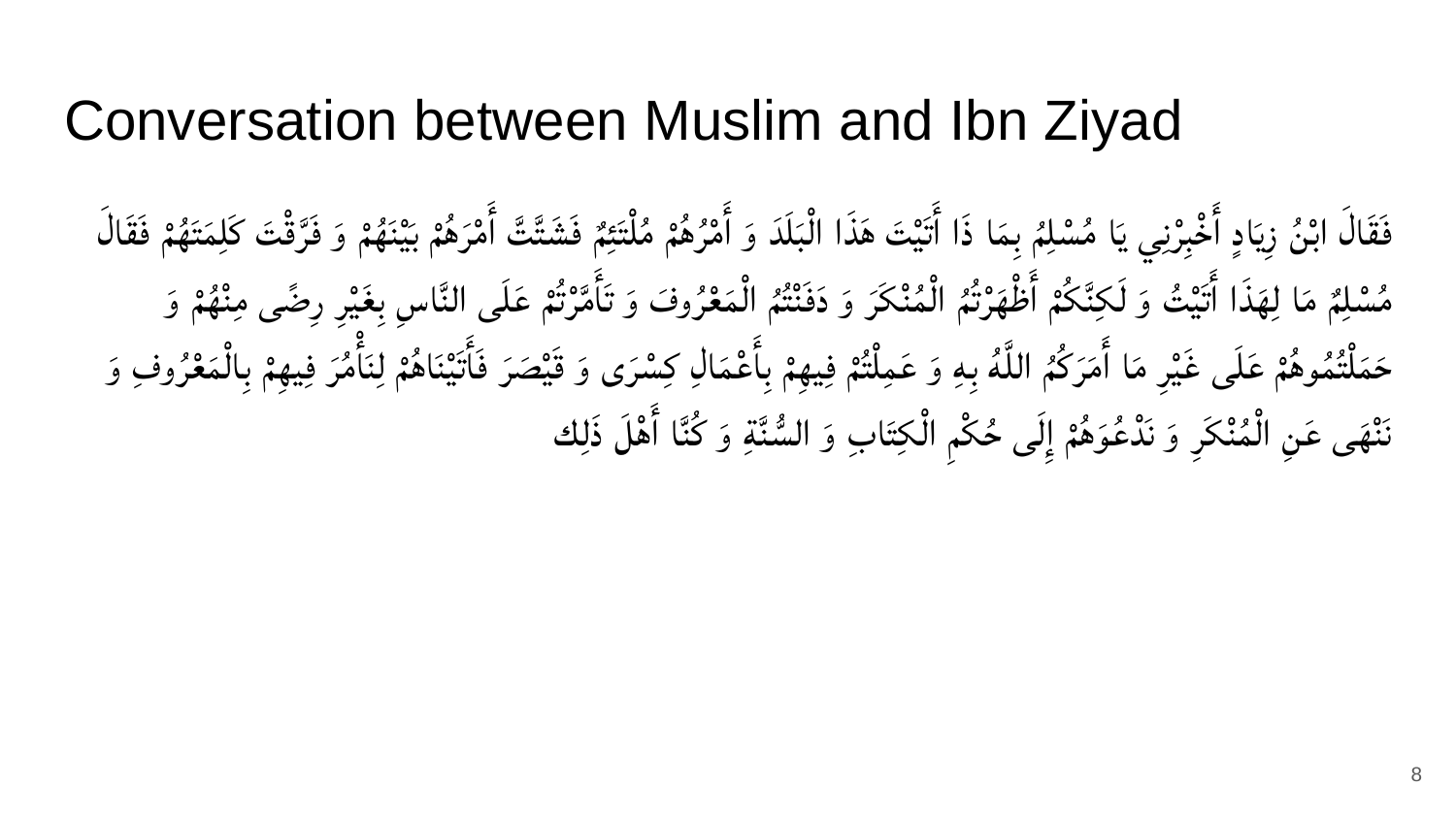#### His Lecture to the Army of Hurr

نّ رسول اللّه صلّى اللّه عليه ]و آله [و سلّم قال» :من رأى سلطانا جائرا مستحلّا لحرم اللّه؛ ناكثا لعهد إ أ اللّه؛ مخالفا لسنّة رسول اللّه؛ يعمل في عباد اللّه بالإِثم و العدوان فلم يغيّر عليه بفعل و لا قول، كان حقّا  $\ddot{\mathbf{r}}$ على اللّه أن يدخله مدخله «ألا و إنّ هؤلاء قد لزموا طاعة الشيطان، و تركوا طاعة الرحمن، و اظهروا أ أ إ الفساد، و عطُّلوا الحدود، و استأثروا بالفيء، و أُحلُّوا حرام اللّه، و حرّموا حلال اللّه، و أنا أحقّ من غيّر. ء<br>| أ ں<br>ز أ أ  $\ddot{\mathbf{r}}$